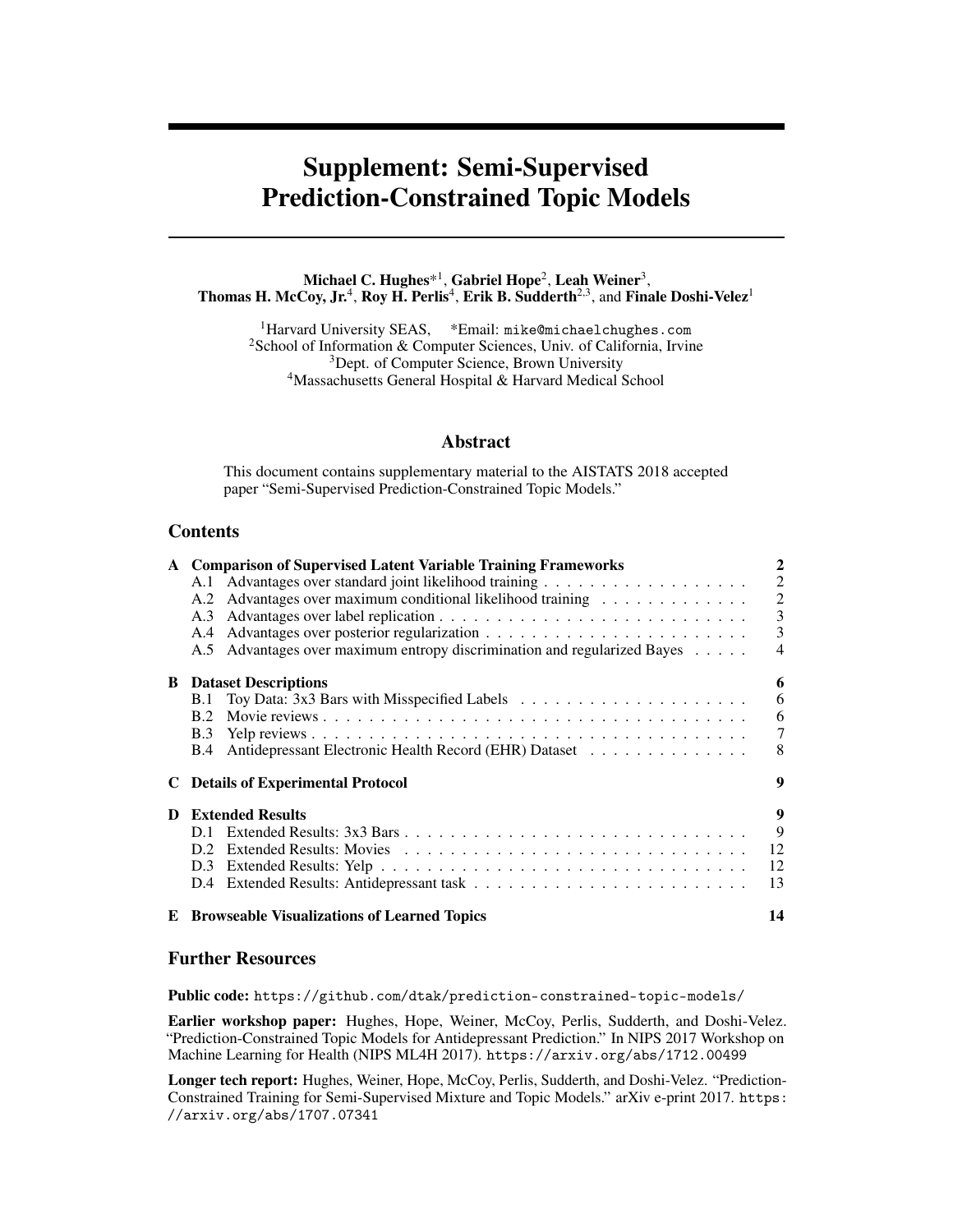## <span id="page-1-0"></span>A Comparison of Supervised Latent Variable Training Frameworks

In this section, we expand on the main paper's discussion of previous frameworks for training supervised latent variable models. In particular, we recap our formal justification for our proposed prediction-constrained (PC) training objective and provide detailed mathematical comparisons to alternative objectives.

Recall that our fundamental contribution is the prediction-constrained training objective:

<span id="page-1-4"></span><span id="page-1-3"></span>
$$
\min_{\phi,\eta} - \left[ \sum_{d=1}^{D} \log p(x_d | \phi, \alpha) \right] - \log p(\phi, \eta),
$$
\n
$$
\text{subject to} \quad -\sum_{d=1}^{D} \log p(y_d | x_d, \phi, \eta, \alpha) \le \epsilon.
$$
\n(1)

Lagrange multiplier theory allows us to transform the inequality constrained objective above to an equivalent unconstrained problem:

<span id="page-1-5"></span>
$$
\min_{\phi,\eta} - \sum_{d=1}^{D} \left[ \log p(x_d | \phi) + \lambda_{\epsilon} \log p(y_d | x_d, \phi, \eta) \right] - \log p(\phi, \eta). \tag{2}
$$

Here  $\lambda_{\epsilon} > 0$  is a scalar Lagrange multiplier. For each distinct value of  $\lambda_{\epsilon}$ , a solution to Eq. [\(2\)](#page-1-3) matches a solution to Eq. [\(1\)](#page-1-4) for some  $\epsilon$ . The relationship between  $\lambda_{\epsilon}$  and  $\epsilon$  is monotonic, but it does not have a known analytic form; we must search over the one-dimensional space of penalties  $\lambda_{\epsilon}$  for an appropriate value.

We can further expand our unconstrained PC training objective by making the marginalization over the hidden variables  $\pi_d$  explicit:

$$
\min_{\phi,\eta} - \sum_{d=1}^{D} \left[ \log p(x_d|\phi) + \log \left( \int_{\pi_d} p(y_d|\pi_d, \eta) p(\pi_d|x_d, \phi, \alpha) d\pi_d \right)^{\lambda_{\epsilon}} \right] - \log p(\phi, \eta). \tag{3}
$$

While the definition of the PC training objective in Eq. [\(2\)](#page-1-3) is straightforward, it has desirable features that are not shared by other supervised training objectives for topic models. In this appendix we contrast the PC objective with several other approaches, often comparing to methods from the topic modeling literature to give concrete alternatives.

#### <span id="page-1-1"></span>A.1 Advantages over standard joint likelihood training

The most standard training method is to find a point estimate of global parameters  $\phi$ ,  $\eta$  that maximizes the (regularized) joint log-likelihood  $\log p(x, y \mid \phi, \eta)$ . Related Bayesian methods that approximate the posterior distribution  $p(\phi, \eta \mid x, y)$ , such as variational methods [\(Wainwright and Jordan,](#page-14-0) [2008\)](#page-14-0) and Markov chain Monte Carlo methods [\(Andrieu et al.,](#page-14-1) [2003\)](#page-14-1), estimate moments of the same *joint* likelihood relating hidden variables  $\pi_d$  to data  $x_d$  and labels  $y_d$ .

For example, supervised LDA [\(McAuliffe and Blei,](#page-14-2) [2008;](#page-14-2) [Wang et al.,](#page-14-3) [2009\)](#page-14-3) learns latent topic assignments  $\pi_d$  by optimizing the joint probability of bag-of-words document representations  $x_d$ and document labels  $y_d$ . One of several problems with this joint likelihood objective is *cardinality mismatch*: the relative sizes of the random variables  $x_d$  and  $y_d$  can reduce predictive performance. In particular, if  $y_d$  is a one-dimensional binary label but  $x_d$  is a high-dimensional word count vector, the optimal solution to  $\max_{\phi,\eta} \log p(x_d, y_d | \phi, \eta)$  will often be indistinguishable from the solution to the *unsupervised* problem of modeling the data  $x$  alone. Low-dimensional labels can have neglible impact on the joint density compared to the high-dimensional words  $x_d$ , causing learning to ignore subtle features that are critical for the prediction of  $y_d$  from  $x_d$ . Despite this issue, recent work continues to use this training objective [\(Wang and Zhu,](#page-14-4) [2014;](#page-14-4) [Ren et al.,](#page-14-5) [2017\)](#page-14-5).

#### <span id="page-1-2"></span>A.2 Advantages over maximum conditional likelihood training

Motivated by similar concerns about joint likelihood training, [Jebara and Pentland](#page-14-6) [\(1999\)](#page-14-6) introduce a method to explicitly optimize the conditional likelihood  $\log p(y | x, \phi, \eta)$  for the Gaussian mixture model. They replace the conditional likelihood with a more tractable lower bound, and then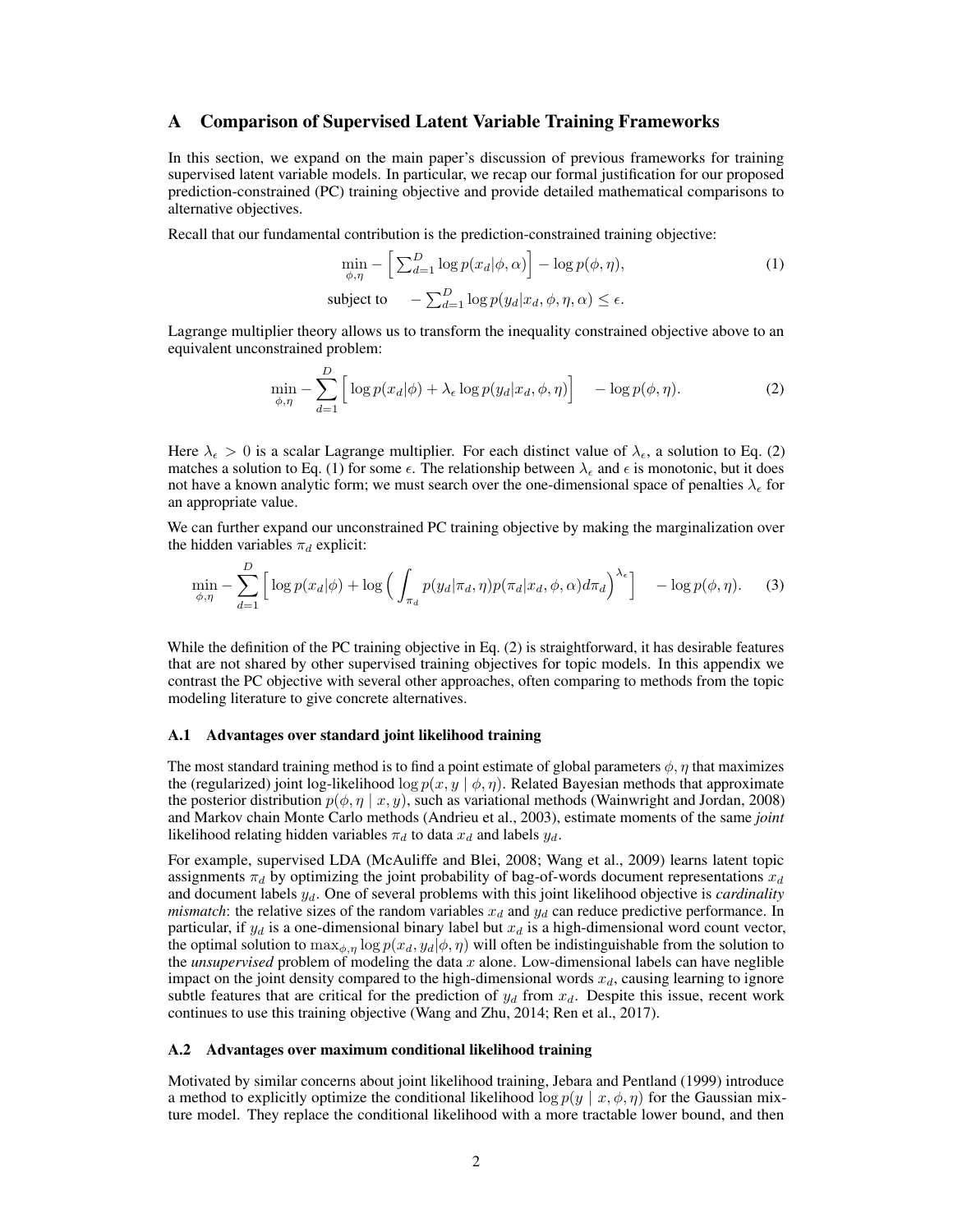monotonically increase this bound via a coordinate ascent algorithm they call *conditional expectation maximization* (CEM). [Chen et al.](#page-14-7) [\(2015\)](#page-14-7) instead use a variant of backpropagation to optimize the conditional likelihood of a supervised topic model.

One concern about the conditional likelihood objective is that it *exclusively* focuses on the prediction task; it need not lead to good models of the data  $x$ , and it cannot incorporate unlabeled data. In contrast, our prediction-constrained (PC) training allows a principled tradeoff between optimizing the marginal likelihood of data and the conditional likelihood of labels given data. Plus, PC training naturally handles partially labeled datasets.

#### <span id="page-2-0"></span>A.3 Advantages over label replication

We are not the first to notice that high-dimensional data  $x<sub>d</sub>$  can swamp the influence of lowdimensional labels  $y_d$ . Among practitioners, one common workaround to this imbalance is to retain the symmetric maximum joint likelihood objective, but to *replicate* each label  $y_d$  as if it were observed R times per document:  $\{y_d, y_d, \ldots, y_d\}$ . Applied to supervised LDA, label replication leads to an alternative *power sLDA* topic model [\(Zhang and Kjellström,](#page-14-8) [2014\)](#page-14-8).

Label replication still leads to nearly the same per-document joint density, except that the likelihood density is raised to the R-th power:  $p(y_d | \pi_d, \eta)^R$ . While label replication can better "balance" the relative sizes of  $x_d$  and  $y_d$  when  $R \gg 1$ , performance gains over standard supervised LDA are often negligible because this approach does not address the *assymmetry issue*. To see why, we examine the label-replicated training objective when written as an integral over the hidden variable  $\pi_d$ :

<span id="page-2-2"></span>
$$
\min_{\phi,\eta} \quad -\sum_{d=1}^{D} \log \left[ \int p(\pi_d \mid \alpha) p(x_d \mid \pi_d, \phi) p(y_d \mid \pi_d, \eta)^R d\pi_d \right] - \log p(\phi, \eta). \tag{4}
$$

It is worthwhile to contrast the label replication objective here in Eq. [\(4\)](#page-2-2) with our PC objective in Eq. [\(3\)](#page-1-5), to see that they are formally distinct. Eq. [\(4\)](#page-2-2) upweights the label likelihood  $p(y_d|\pi_d)$  *inside the integral* over  $\pi_d$ , while our PC approach upweights the *entire integral*  $p(y_d|x_d) = \int p(y_d, \pi_d |$  $x_d$ )d $\pi_d$ . Thus, our PC approach emphasizes the asymmetric task of predicting labels from data ( $y_d$ ) from  $x_d$ ), while label replication only emphasizes the connection between labels from hiddens ( $y_d$ ) from  $\pi_d$ ).

It is easy to find examples where the optimal solution to the label replication objective performs poorly on the target task of predicting  $y$  given only  $x$ , because the training has not directly prioritized this asymmetric prediction. In the main paper, Fig. 1 provides an intuition-building example where maximum likelihood training with label replication fails to give good prediction performance for *any* value of the replication weight  $R > 1$ , while our PC approach can do much better when  $\lambda$  is sufficiently large. (Note: In Fig. 1 the replication weight R is renamed as  $\lambda$ ). Crucially, the reason our approach is better is that it is more resistant to model misspecification, while label replication requires the model assumptions about both x and y to become *more and more correct* as R increases.

#### <span id="page-2-1"></span>A.4 Advantages over posterior regularization

The *posterior regularization* (PR) framework introduced by [Graça et al.](#page-14-9) [\(2008\)](#page-14-9), and later refined in [Ganchev et al.](#page-14-10) [\(2010\)](#page-14-10), is notable early work which applied explicit performance constraints to latent variable model objective functions. Most of this work focused on models for only two local random variables: data  $x_d$  and hidden variables  $\pi_d$ , without any explicit labels  $y_d$ . Mindful of this, we can naturally express the PR objective in our notation, explaining data  $x$  explicitly via an objective function and incorporating labels  $y$  only later in the performance constraints.

The PR approach begins with the same overall goals of the expectation-maximization treatment of maximum likelihood inference: frame the problem as estimating an approximate posterior  $q(\pi_d | \hat{v}_d)$ for each latent variable set  $\pi_d$ , such that this approximation is as close as possible in KL divergence to the real (perhaps intractable) posterior  $p(\pi_d | x_d, y_d, \phi, \eta)$ . Generally, we select the density q to be from a tractable parametric family with free parameters  $\hat{v}_d$  restricted to some parameter space  $\hat{v}_d \in V$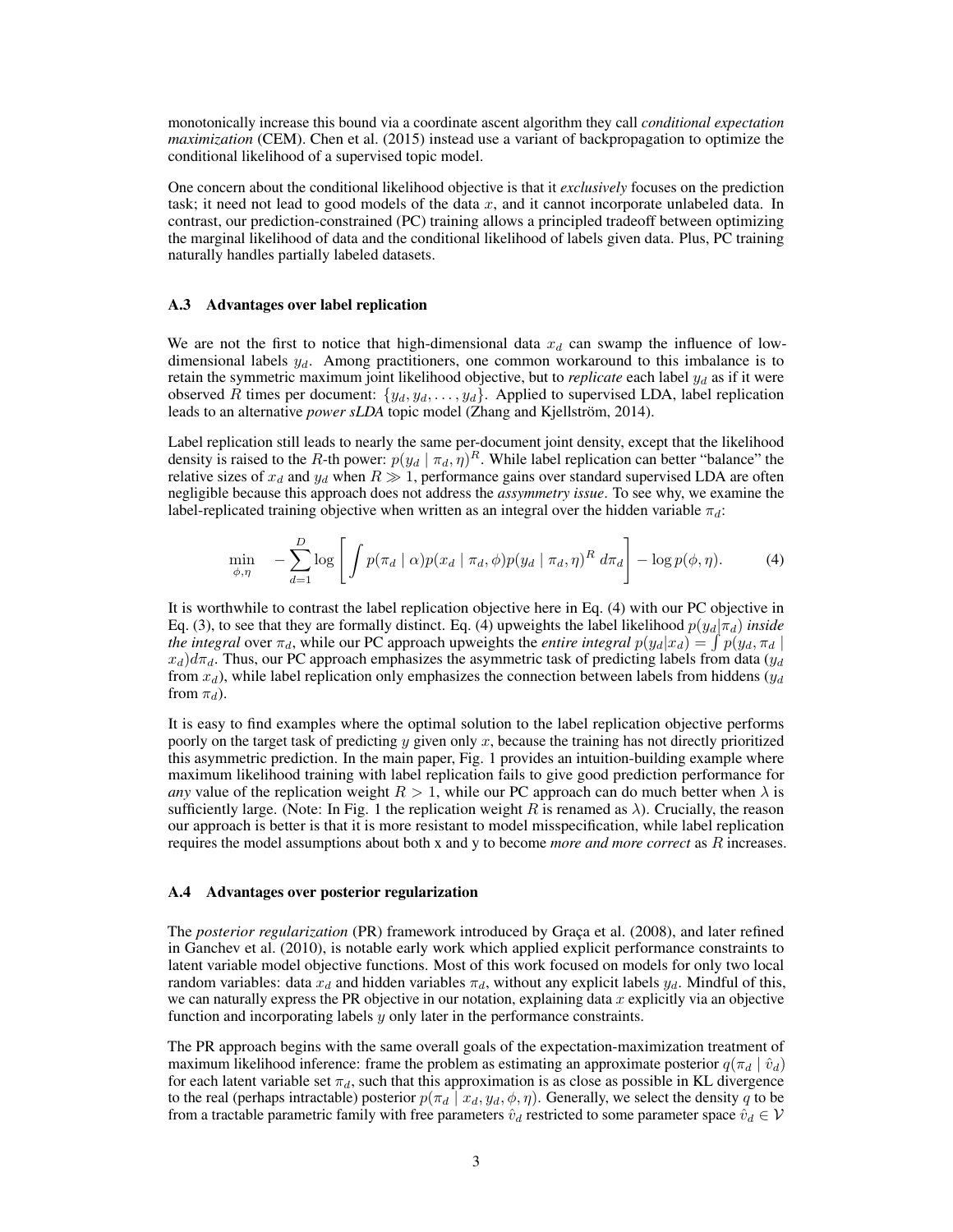which makes  $q$  a valid density. This leads to the objective

<span id="page-3-2"></span>
$$
\min_{\phi, \{\hat{v}_d\}_{d=1}^D} \quad -\log p(\phi) - \sum_{d=1}^D \mathcal{L}(x_d, \hat{v}_d, \phi), \tag{5}
$$

$$
\mathcal{L}(x_d, \hat{v}_d, \phi) \triangleq \mathbb{E}_q \Big[ \log p(x_d, \pi_d \mid \phi) - \log q(\pi_d \mid \hat{v}_d) \Big] \leq \log p(x_d | \phi). \tag{6}
$$

Here, the function L is a strict *lower bound* on the data likelihood  $\log p(x_d | \phi)$ . The popular EM algorithm optimizes this objective via coordinate descent steps that alternately update variational parameters  $\hat{v}_d$  and model parameters  $\phi$ . The PR framework of [Graça et al.](#page-14-9) [\(2008\)](#page-14-9) adds additional constraints to the approximate posterior  $q(\pi_d | \hat{v}_d)$  so that some additional loss function of interest, over both observed and latent variables, has bounded value under the distribution  $q(\pi_d)$ :

<span id="page-3-1"></span>Posterior Regulation (PR): 
$$
\mathbb{E}_{q(\pi_d)} \left[ \text{loss}(y_d, \hat{y}(x_d, \pi_d, \eta)) \right] \leq L.
$$
 (7)

For our purposes, one possible loss function could be the negative log likelihood for the label  $y$ :  $\log(y_d, \hat{y}(x_d, \pi_d, \eta)) = -\log p(y_d | \pi_d, \eta)$ . It is informative to directly compare the PR constraint above with the PC objective of Eq. [\(2\)](#page-1-3). Our approach directly constrains the expected loss under the *true* hidden-variable-from-data posterior  $p(\pi_d|x_d)$ :

$$
\text{ Prediction Constrained (PC):} \quad \mathbb{E}_{p(\pi_d|x_d)} \Big[ \text{loss}(y_d, \hat{y}(x_d, \pi_d, \eta)) \Big] \le L. \tag{8}
$$

In contrast, the PR approach in Eq. [\(7\)](#page-3-1) constrains the expectation under the *approximate posterior*  $q(\pi_d)$ . This posterior does not have to stay close to *true* hidden-variable-from-data posterior  $p(\pi_d|x_d)$ . Indeed, when we write the PR objective in unconstrained form with Lagrange multiplier  $\lambda$ , and assume the loss is the negative label log-likelihood, we have:

$$
\min_{\phi,\eta,\{\hat{v}_d\}_{d=1}^D} -\mathbb{E}_q \left[ \sum_{d=1}^D \log p(x_d, \pi_d \mid \phi) + \lambda \log p(y_d \mid \pi_d, \eta) - \log q(\pi_d | \hat{v}_d) \right] - \log p(\phi, \eta) \quad (9)
$$

Shown this way, we reach a surprising conclusion: the PR objective reduces to a lower bound on the symmetric joint likelihood with labels replicated  $\lambda$  times. Thus, it will inherit all the problems of label replication discussed above, as the optimal training update for  $q(\pi_d)$  incorporates information from *both* data  $x_d$  and labels  $y_d$ . However, this does *not* train the model to find topics  $\phi$  which lead to good estimates of the asymmetric predictive density of labels given data  $p(y_d | x_d, \phi, \eta)$ , which we show is critical for good predictive performance.

#### <span id="page-3-0"></span>A.5 Advantages over maximum entropy discrimination and regularized Bayes

Another key thread of related work putting constraints on approximate posteriors is known as *maximum entropy discrimination* (MED), first published in [Jaakkola et al.](#page-14-11) [\(1999b\)](#page-14-11) with further details in followup work [\(Jaakkola et al.,](#page-14-12) [1999a;](#page-14-12) [Jebara,](#page-14-13) [2001\)](#page-14-13). This approach was developed for training discriminative models without hidden variables, where the primary innovation was showing how to manage uncertainty about parameter estimation under max-margin-like objectives. In the context of LVMs, this MED work differs from standard EM optimization in two important and separable ways. First, it estimates a posterior for global parameters  $q(\phi)$  instead of a simple point estimate. Second, it enforces a margin constraint on label prediction, rather than just maximizing log probability of labels. We note briefly that [Jaakkola et al.](#page-14-12) [\(1999a\)](#page-14-12) did consider a MED objective for *unsupervised* latent variable models (see their Eq. 48), where the constraint is directly on the expectation of the lower-bound of the log data likelihood. The choice to constrain the data likelihood is fundamentally different from constraining the labels-given-data loss, which was not done for LVMs by the original MED work yet is more aligned with our focus with high-quality predictions.

The key application MED to supervised LVMs has been [Zhu et al.](#page-14-14) [\(2012\)](#page-14-14)'s MED-LDA, an extension of the LDA topic model based on a MED-inspired training objective. Later work developed similar objectives for other LVMs under the broad name of *regularized Bayesian inference* [\(Zhu et al.,](#page-14-15) [2014\)](#page-14-15). To understand these objectives, we focus on [Zhu et al.](#page-14-14) [\(2012\)](#page-14-14)'s original unconstrained training objectives for MED-LDA for both regression (Problem 2, Eq. 8 on p. 2246) and classification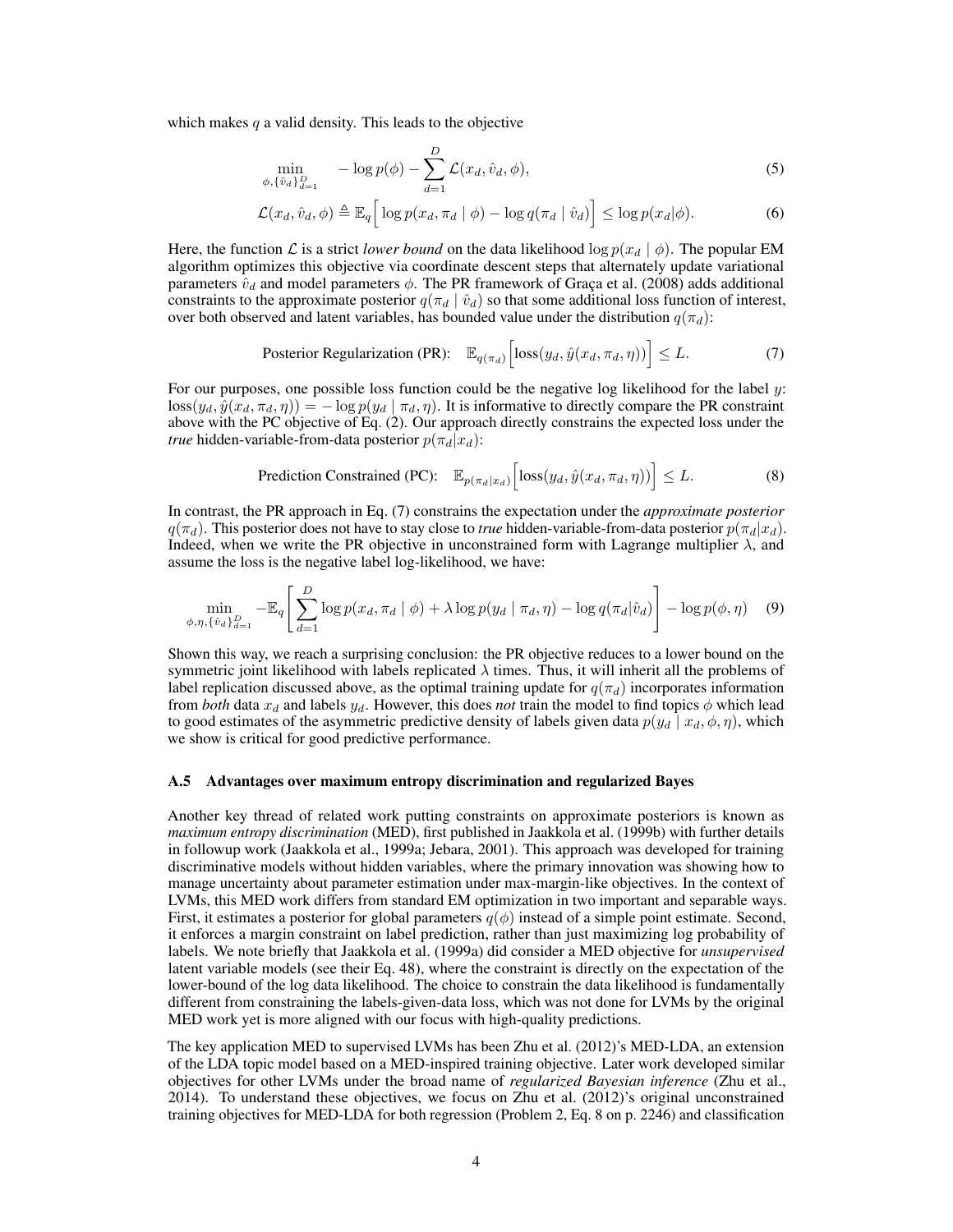(Problem 3, Eq. [1](#page-4-0)9 on p. 2252), which can be fit into our notation<sup>1</sup> as follows:

$$
\min_{q(\phi,\eta),\{\hat{v}_d\}_{d=1}^D} \quad \text{KL}(q(\phi,\eta)||p_0(\phi,\eta)) - \mathbb{E}_{q(\phi,\eta)} \Big[\sum_{d=1}^D \mathcal{L}(x_d, \hat{v}_d, \phi)\Big] + C \sum_{d=1}^D \text{loss}(y_d, \mathbb{E}_{q(\phi,\eta,\pi_d)}[\hat{y}_d(x_d, \pi_d, \eta)])
$$

Here  $C > 0$  is a scalar emphasizing how important the loss function is relative to the unsupervised problem,  $p_0(\phi, \eta)$  is some prior distribution on global parameters, and  $\mathcal{L}(x_d, \hat{v}_d, \phi)$  is the same lower bound as in Eq. [\(5\)](#page-3-2). We can make this objective more comparable to our earlier objectives by performing point estimation of  $\phi$ ,  $\eta$  instead of posterior approximation, which is reasonable in moderate to large data regimes, as the posterior for the global parameters  $\phi$ ,  $\eta$  will concentrate. This choice allows us to focus on our core question of how to define an objective that balances data  $x$  and labels y, rather than the separate question of managing uncertainty during this training. Making this simplification by substituting point estimates for expectations, with the KL divergence regularization term reducing to the log prior  $R(\phi, \eta) = -\log p_0(\phi, \eta)$ , and the MED-LDA objective becomes:

<span id="page-4-1"></span>
$$
\min_{\phi,\eta,\{\hat{v}_d\}_{d=1}^D} \quad R(\phi,\eta) - \sum_{d=1}^D \mathcal{L}(x_d,\hat{v}_d,\phi) + C \sum_{d=1}^D \text{loss}(y_d, \mathbb{E}_{q(\pi_d)}[\hat{y}_d(x_d, \pi_d, \eta)]). \tag{10}
$$

Both this objective and [Graça et al.](#page-14-9) [\(2008\)](#page-14-9)'s PR framework consider expectations over the approximate posterior  $q(\pi_d)$ , rather than our choice of the data-only posterior  $p(\pi_d|x_d)$ . However, the key difference between MED-LDA and the PR objectives is that the MED-LDA objective computes the loss of an expected prediction (loss $(y_d, \mathbb{E}_q[\hat{y}_d])$ ), while the earlier PR objective in Eq. [\(7\)](#page-3-1) penalizes the full expectation of the loss  $(\mathbb{E}_{q(\pi_d)}[loss(y_d, \hat{y}_d)])$ . Earlier MED work [\(Jaakkola et al.,](#page-14-12) [1999a\)](#page-14-12) also suggests using an expectation of the loss,  $\mathbb{E}_{q(\phi,\pi_d)}[\text{loss}(y_d,\hat{y}_d(x_d,\pi_d,\eta))]$ . Decision theory argues that the latter choice is preferable when possible, since it should lead to decisions that better minimize loss under uncertainty. We suspect that MED-LDA chooses the former only because it leads to more tractable algorithms for their chosen loss functions.

Motivated by this decision-theoretic view, we consider modifying the MED-LDA objective of Eq. [\(10\)](#page-4-1) so that we take the full expectation of the loss. This swap can also be justified by assuming the loss function is *convex*, as are both the epsilon-insensitive loss and the hinge loss used by MED-LDA, so that Jensen's inequality may be used to bound the objective in Eq. [\(10\)](#page-4-1) from above. The resulting training objective is:

$$
\min_{\phi,\eta,\{\hat{v}_d\}_{d=1}^D} \quad R(\phi,\eta) - \sum_{d=1}^D \mathcal{L}(x_d,\hat{v}_d,\phi) + C \sum_{d=1}^D \mathbb{E}_{q(\pi_d)} \Big[ \text{loss}(y_d,\hat{y}_d(x_d,\pi_d,\eta)) \Big]. \tag{11}
$$

In this form, we see that we have recovered the symmetric maximum likelihood objective with label replication from Eq. [\(4\)](#page-2-2), with  $y$  replicated  $C$  times. Thus, even this MED effort fails to properly handle the asymmetry issue we have raised, possibly leading to poor generalization performance.

<span id="page-4-0"></span><sup>&</sup>lt;sup>1</sup> We note an irregularity between the classification and regression formulation of MED-LDA published by [Zhu et al.](#page-14-14) [\(2012\)](#page-14-14): while classification-MED-LDA included labels y only the loss term, the regression-MED-LDA included *two* terms in the objective that penalize reconstruction of y: one inside the likelihood bound term  $\mathcal L$ as well as inside a separate epsilon-insensitive loss term. Here, we assume that only the loss term is used for simplicity.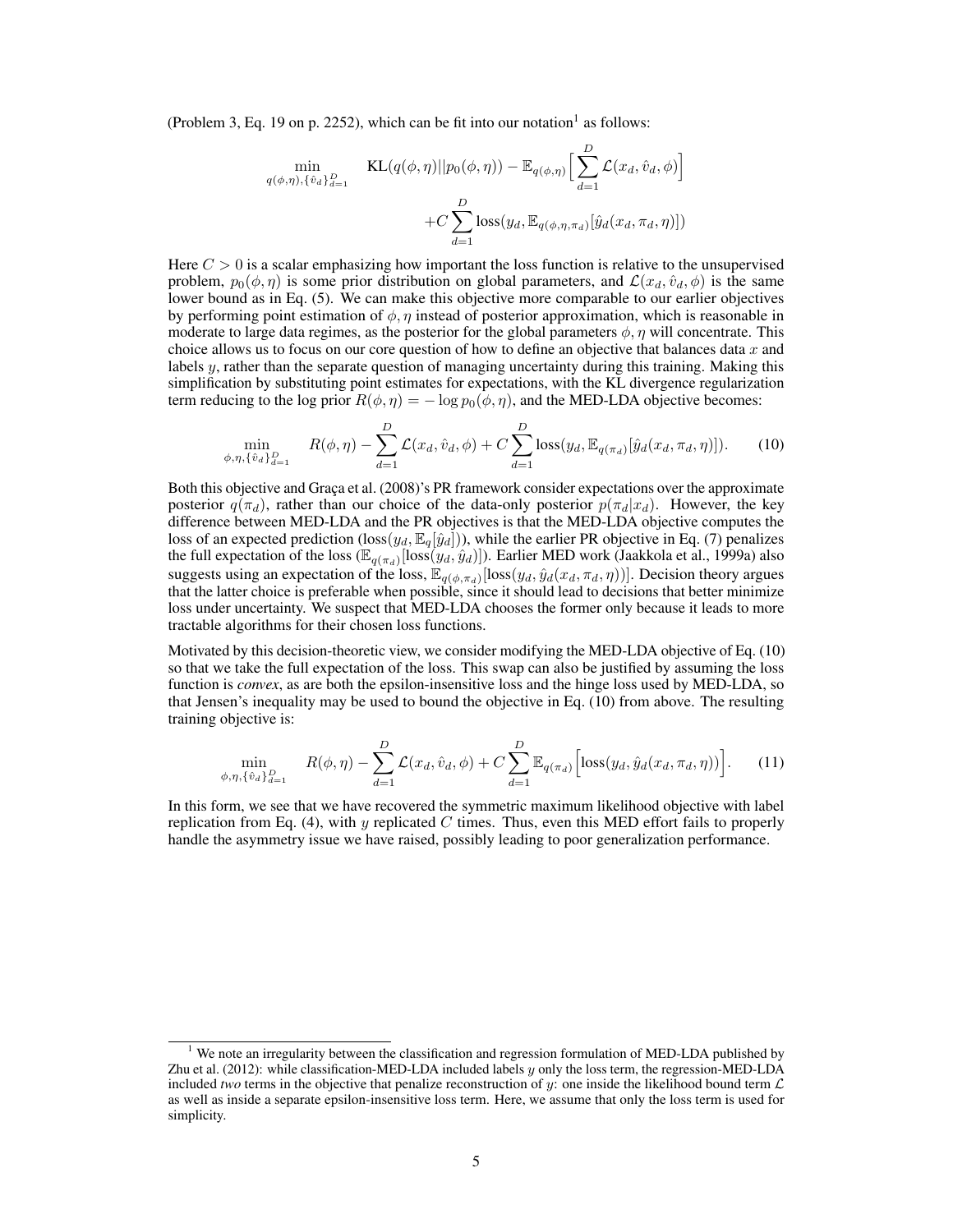# <span id="page-5-0"></span>B Dataset Descriptions

## <span id="page-5-1"></span>B.1 Toy Data: 3x3 Bars with Misspecified Labels

Our toy data analysis task is designed to illustrate why many existing methods fail to address the *asymmetry* and *cardinality imbalance* while our proposed PC-sLDA method succeeds.

We purposely construct this dataset so the sLDA topic model is somewhat *misspecified*: the best topics according to the unsupervised or supervised maximum likelihood objective perform little better than chance, but there is *some* word-cooccurance structure that can be found while still attaining perfect label predictions. The data exhibits cardinality imbalance: there are about 50 words per document in  $x_d$  but only one binary label. More importantly, it exhibits *asymmetric embedding*: for many proposed topics and weights, there is *huge* difference between  $\pi_d$  estimated when both x and y are observed (training mode), and when only  $x$  is observed (prediction mode).

This toy domain has 9 possible vocabulary terms, canonically arranged in a  $3 \times 3$  square grid. We generate each document via a 3-step process. First, we generate data count vectors  $x_d$ , each of size 40 to 60 words, by drawing from exactly one or two of the  $K = 4$  horizontal or vertical "bar" topics shown in the main paper (Fig. 1). None of these bars emit the top left corner word (vocab index 1 of 9), so at this stage only  $x_{d,2:9}$  can be non-zero, where non-zero values of 8-22 are typical. Second, we generate the label  $y_d$  *independently* of  $x_{d,2:9}$ , by flipping a biased coin (20% probability of positive label). Finally, for those documents that are positive, we deterministically set  $x_{d,1} = 1$ . Thus, the top-left corner word is an unambiguous signal of the document's target label, but is perfectly uncorrelated with any other words. Furthermore, its typical count is much less than other words.

The final corpus includes 500 training documents, 500 validation documents, and 500 test documents. Each document has between 40 and 60 tokens. Example documents with positive labels  $y_d = 1$  and negative labels  $y_d = 0$  are shown in Fig. [B.1.](#page-5-3)

<span id="page-5-3"></span>

Fig. B.1: Example documents d for 3x3 bars task, shown with associated binary labels  $y_d$  (top row has  $y_d = 1$ , bottom row has  $y_d = 0$ ). Note the special colormap chosen to highlight that the "signal" word (top left corner) appears with either a count of 1 or 0, while other words when present appear at much higher counts  $\geq 10$ . Thus, generative objectives will often favor modeling these other words, while the signal word is the only reliable feature in the label prediction task.

Dataset access. Our curated labeled dataset and the code required to reproduce it can be obtained from our public codebase: [https://github.com/dtak/](https://github.com/dtak/prediction-constrained-topic-models/datasets/toy_bars_3x3/) [prediction-constrained-topic-models/datasets/toy\\_bars\\_3x3/](https://github.com/dtak/prediction-constrained-topic-models/datasets/toy_bars_3x3/)

## <span id="page-5-2"></span>B.2 Movie reviews

Raw text from movie reviews of four critics comes from scaledata v1.0 dataset released by Pang et al [\(Pang and Lee,](#page-14-16)  $2005$  $2005$ )<sup>2</sup>. Given plain text files of movie reviews, we tokenized and then stemmed using the Snowball stemmer from the nltk Python package, so that words with similar roots (e.g. film, films, filming) all become the same token. We removed all tokens in Mallet's list of common English stop words as well as any token included in the 1000 most common first names from the US census. We added this step after seeing too many common first names like Michael and Jennifer appear meaninglessly in many top-word lists for trained topics. We manually whitelisted "oscar" and "tony" due to their saliency to movie reviews sentiment. We then performed counts of all remaining tokens across the full raw corpus of 5006 documents, discarding any tokens that appear at least once

<span id="page-5-4"></span> $^2$ <http://www.cs.cornell.edu/people/pabo/movie-review-data/>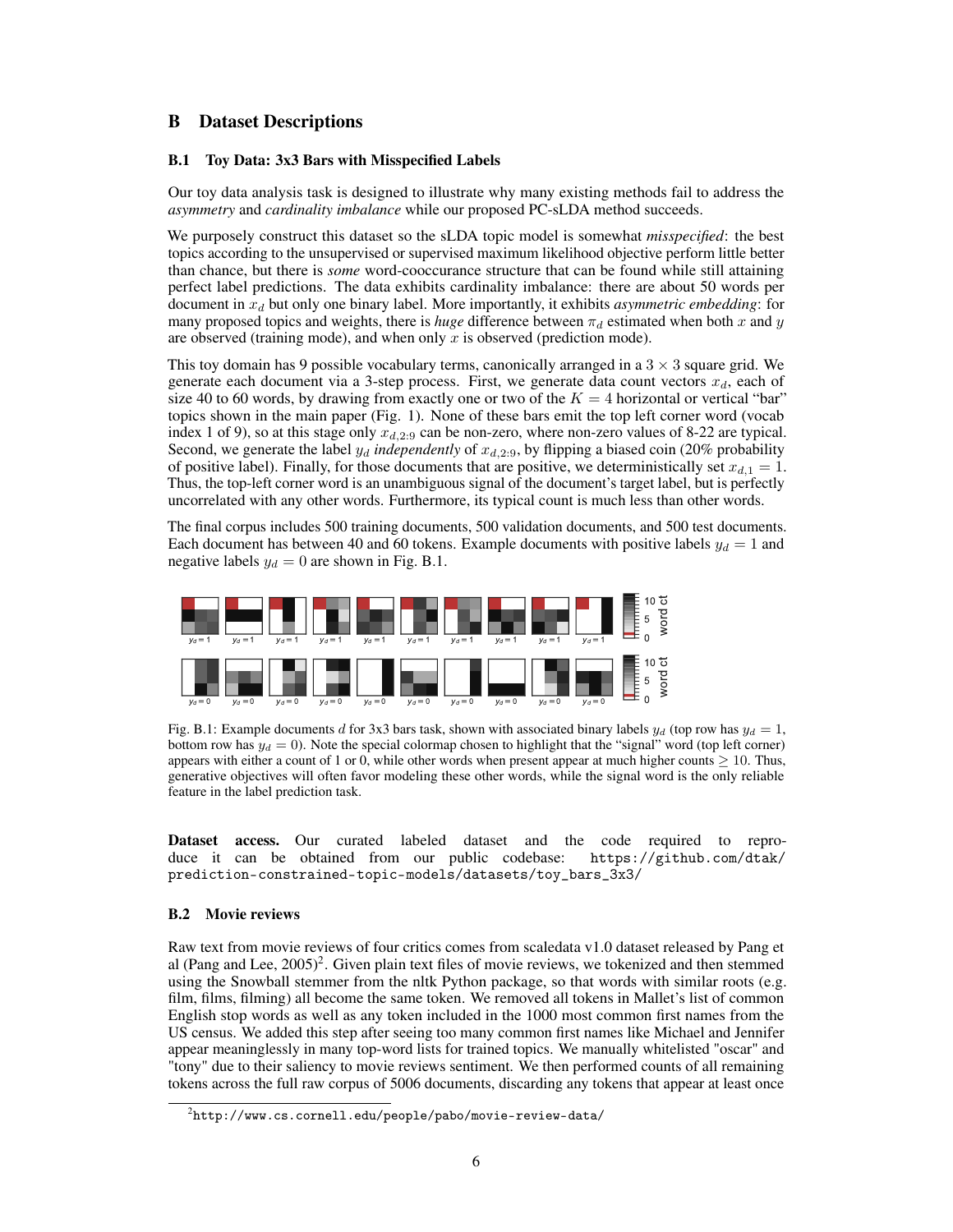in more than 20% of all documents or less than 30 distinct documents. The final vocabulary list has 5375 terms.

Each of the 5006 original documents was then reduced to this vocabulary set. We discarded any documents that were too short (less than 20 tokens), leaving 5005 documents. Each document has a binary label, where 0 indicates it has a negative review (below 0.6 in the original datasets' 0-1 scale) and 1 indicates positive review  $(>= 0.6)$ . This 0.6 threshold matches a threshold previously used in the raw data's 4-category scale to separate 0 and 1 star reviews from 2 and 3 (of 3) star reviews. Data pairs  $(x_d, y_d)$  were then split into training, validation, test. Both validation and test used 10 % of all documents, evenly balancing positive and negative labeled documents. The remaining documents were allocated to the training set.

Label statistics. The frequency of each binary label in the Movies training set is given in the table below:

| attribute                  | fraction with attribute | count with attribute |
|----------------------------|-------------------------|----------------------|
| more than 2 out of 4 stars | 0.578                   | 2315/4004            |

Word statistics. The Movies task training set's words-per-document statistics are in the table below:

|                                                 |  |  |  | $0\%$ 1% 10% 50% 90% 99% 100% |
|-------------------------------------------------|--|--|--|-------------------------------|
| unique tokens per doc 29 69 103 151 205 295 438 |  |  |  |                               |
| total tokens per doc 29 77 120 183 260 403 644  |  |  |  |                               |

Dataset access. Our curated version of this dataset and the code required to reproduce it can be obtained from our public codebase: [https://github.com/dtak/](https://github.com/dtak/prediction-constrained-topic-models/datasets/movie_reviews_pang_lee/) [prediction-constrained-topic-models/datasets/movie\\_reviews\\_pang\\_lee/](https://github.com/dtak/prediction-constrained-topic-models/datasets/movie_reviews_pang_lee/)

## <span id="page-6-0"></span>B.3 Yelp reviews

We use raw text of online Yelp reviews from the Yelp dataset challenge [\(Yelp Dataset Challenge,](#page-14-17) [2016\)](#page-14-17) to construct a multi-label binary dataset. This dataset includes text reviews about businesses. The businesses have associated meta data. We consider only businesses who have values for seven interesting binary attributes: "reservations accepted", "deliver offered", "alcohol served", "good for kids", "price range  $> 1$ " <sup>[3](#page-6-1)</sup>, "outdoor seating" and "wifi offered".

To construct the documents, we concatenate all reviews about a single business. Thus, each business is represented by a single document. We also prune the vocabulary, removing rare words that occur in fewer than 5 documents and removing very common words that occur in more than 50% of the documents. Finally, we sort the remaining words by tf-idf score and keep the top 10,000 scoring words as our final vocabulary.

The resulting corpus includes over 29,000 documents (23159 training, 2895 validation, and 2895 test) and a total of 43,236,060 observed words.

Label statistics. The frequency of each binary label in the Yelp training set is given in the table below:

| attribute       | fraction with attribute | count with attribute |
|-----------------|-------------------------|----------------------|
| reservations    | 0.418                   | 9690/23159           |
| delivery        | 0.206                   | 4774/23159           |
| alcohol         | 0.551                   | 12762/23159          |
| kid_friendly    | 0.835                   | 19327/23159          |
| expensive       | 0.610                   | 14127/23159          |
| outdoor_seating | 0.416                   | 9628/23159           |
| wifi            | 0.428                   | 9907/23159           |
|                 |                         |                      |

Word statistics. The training set's words-per-document statistics are in the table below:

<span id="page-6-1"></span><sup>&</sup>lt;sup>3</sup> Price range is given as an integer 1-4 where 1 is very cheap and 4 is very expensive. We turn this into a binary attribute by separating price range 1 from higher price ranges 2, 3 and 4.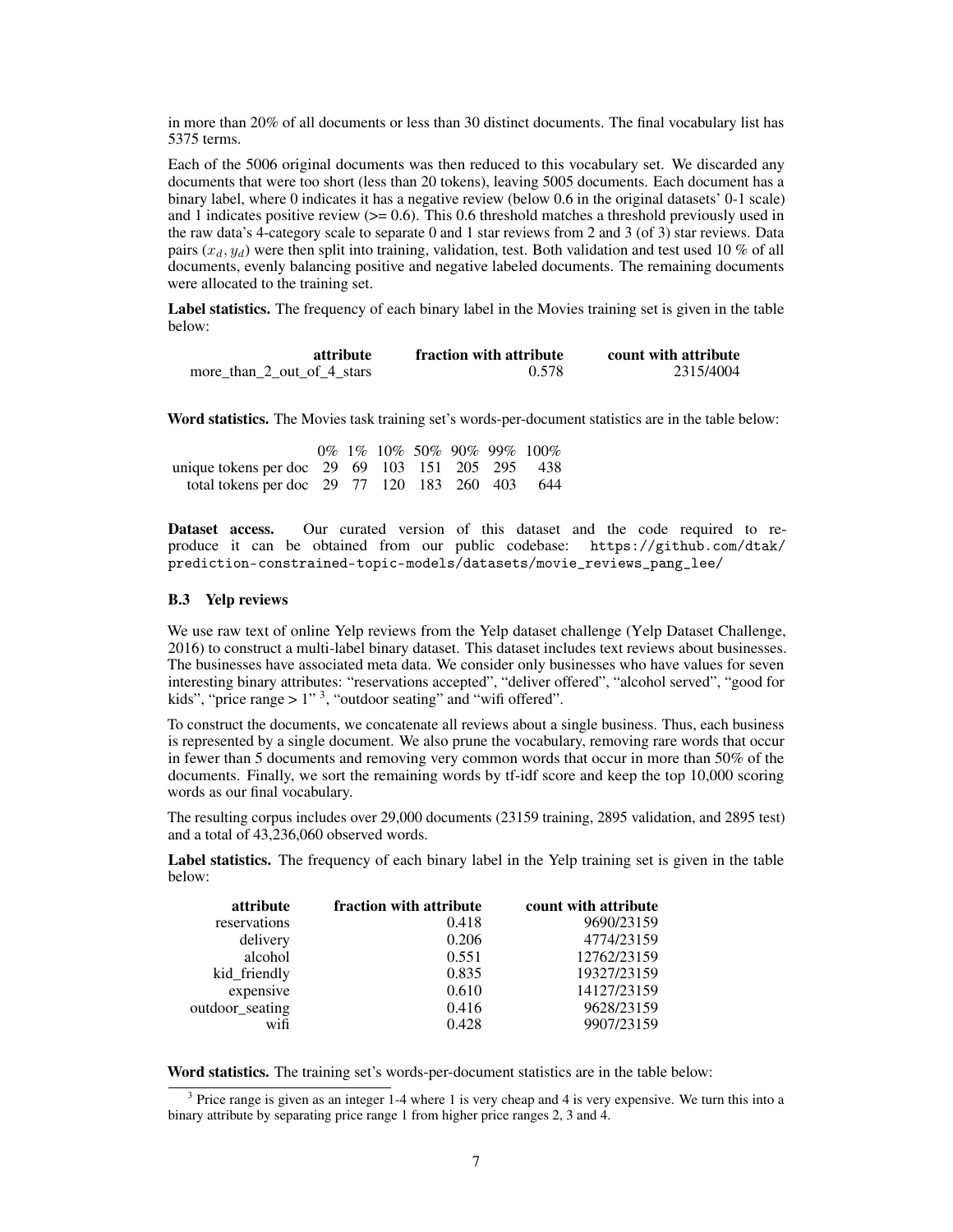|                                                     |  |  |  | $0\%$ 1\% 10\% 50\% 90\% 99\% 100\% |
|-----------------------------------------------------|--|--|--|-------------------------------------|
| unique tokens per doc 9 35 112 464 1612 3445 7461   |  |  |  |                                     |
| total tokens per doc 9 41 147 772 4178 16794 213264 |  |  |  |                                     |

Dataset access. The terms of the Yelp dataset release prevent us from sharing our curated labeled dataset directly. However, we will happily share our preprocessing code to help interested parties recreate our curated dataset from the original 2016 data release. Please contact the first author via email: <mike@michaelchughes.com>.

#### <span id="page-7-0"></span>B.4 Antidepressant Electronic Health Record (EHR) Dataset

We studied a broad cohort of hundreds of thousands patients drawn from a large academic medical center in New England and its affiliated outpatient network over a period of several years between 1997 and 2014. The cohort focused on individuals between age 18 and 80 who had at least one ICD9 diagnostic code for major depressive disorder (ICD9 codes 296.2x or 3x or 311). Our institutional review board approved the study protocol, waiving the requirement for informed consent.

From this broad cohort, we extracted all ICD-9 diagnostic codes, CPT procedure codes, and inpatient and outpatient medication prescriptions to represent patient history via a bag-of-codewords. We then identified a subset of patients who met a definition of *stable treatment* using a list of common antidepressants marked as "primary" treatments for major depressive disorder by clinical collaborators. We labeled a treatment interval of a patient's record "stable" if all prescription events in the interval used the same subset of primary drugs, the interval lasted at least 90 days, and encounters occurred at least every 13 months.

Applying this criteria, we identified 29774/3721/3722 (training/validation/test) patients who met our stable treatment definition and also had sufficient history (a record containing at least two events before the first MDD prescription).

For each patient, we extracted a bag-of-codewords  $x_d$  of 5126 possible codewords (representing medical history before any stable treatment) and binary label vector  $y_d$ , marking which of 11 prevalent anti-depressants (if any) were used in known stable treatment.

Label statistics. The frequency of each binary label in the Antidepressant task training set is given in the table below:

| count with attribute |
|----------------------|
| 850/29774            |
| 1138/29774           |
| 4132/29774           |
| 4972/29774           |
| 4609/29774           |
| 2392/29774           |
| 1606/29774           |
| 961/29774            |
| 7496/29774           |
| 1499/29774           |
| 853/29774            |
|                      |

Word statistics. The Antidepressant task training set's words-per-document statistics are in the table below:

|                                                                |  |  |  | 0% 1% 10% 50% 90% 99% 100% |
|----------------------------------------------------------------|--|--|--|----------------------------|
| unique tokens per doc $1 \t 2 \t 8 \t 61 \t 194 \t 375 \t 829$ |  |  |  |                            |
| total tokens per doc 2 2 17 195 968 2721 11317                 |  |  |  |                            |

Public release: Unfortunately, due to privacy concerns this dataset cannot be made public. For specific questions or concerns, please contact the first author via email: [mike@michaelchughes.](mike@michaelchughes.com) [com](mike@michaelchughes.com).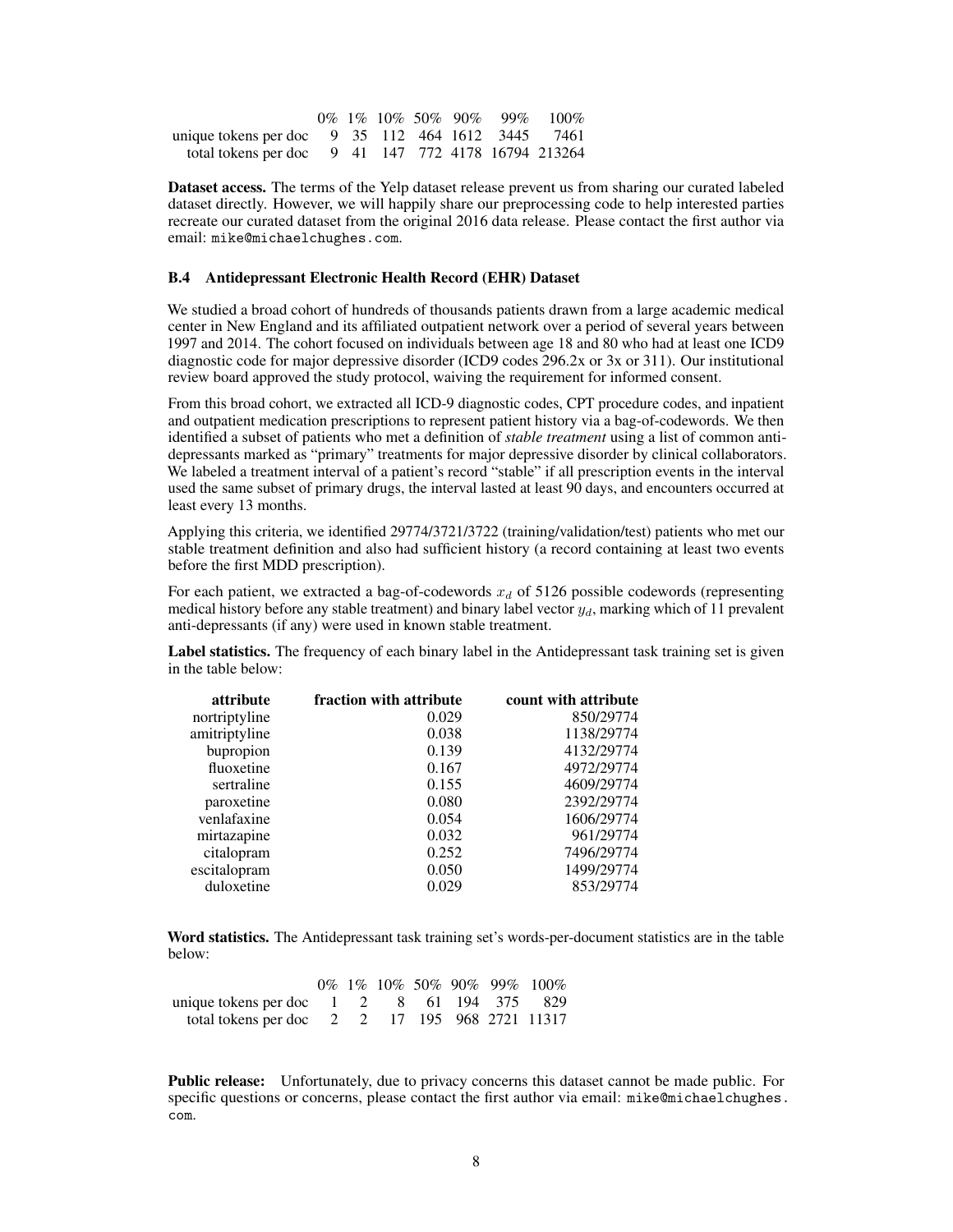# <span id="page-8-0"></span>C Details of Experimental Protocol

We outline several key decisions used in the experimental protocol. For full scripts necessary to reproduce our analyses, see our public code base online:

<https://github.com/dtak/prediction-constrained-topic-models/>

Duration. Methods were allowed to run for 5000 complete passes through the dataset, or up to 48 hours, whichever came first.

**Initialization.** For non-toy datasets, we consider two possible ways to initialize topics  $\phi$ .

First, we construct a "from scratch" random initialization which draws all topics from low-variance random noise so no initial topic is too extreme yet symmetry breaking occurs. This initialization was used by all inference methods.

Second, we initialize to the learned topics produced by the Gibbs sampler for unsupervised LDA, taking the best scoring model snapshot on the validation set according to the score function outlined in the main paper. This was only used by our PC methods, but could easily be used by all other methods.

Batch sizes. We used different batch sizes for different data sets, as they were of different sizes and analysed on different computing architectures with different capabilities:

- Movie reviews: 1 batch (4004 docs / batch).
- Yelp: 20 batches (1157 docs / batch)
- Psychiatric EHR: 20 batches (1488 docs / batch).

Step sizes. PC-sLDA requires the choice of step size for the Adam gradient descent optimizer. We grid search among values between 0.001 and 0.1. Generally, larger values are preferred.

BP-sLDA also requires a step size for its mirror descent algorithm. We grid search among values between 0.001 and 0.1.

# <span id="page-8-1"></span>D Extended Results

## <span id="page-8-2"></span>D.1 Extended Results: 3x3 Bars

For the 3x3 bars task described in Fig. 1 of the main paper, we have several supplemental results.

Best parameter visualizations. First, we show extended visualizations of the final topic-word parameters and corresponding regression weights learned for each training method in Fig. [D.1](#page-9-0)

By scanning Fig. [D.1,](#page-9-0) we can immediately see that PC  $\lambda > 10$  methods are the only ones which use a dedicated topic (the last topic in the plot's left-to-right order) to explain the top-left-corner signal word.

Differences are due to fundamental differences in the objectives, not lucky initialization. Next, in Fig. [D.2](#page-10-0) we examine the impact of various hand-designed initializations on the outcomes of different training methods to show that the differences between the training methods are *not* due to poor exploration of the optimization space, but are instead due to fundamental differences in the preferred parameters of each objective.

Fig. [D.2](#page-10-0) considers two distinct initializations which give better discriminative performance: top row is good discriminative but poor generative performance, bottom row is a balance of good discriminative *and* good generative performance (a configuration which would be good under our PC objective). We see that under both initializations, supposedly "supervised" methods like sLDA and MED-sLDA which do not account for the fundamental asymmetry of predicting labels from data wander away from these high-performing discriminative initializations. In contrast, our PC approach reaches the ideal lower left corner (good data likelihood and good label predictions) in both cases.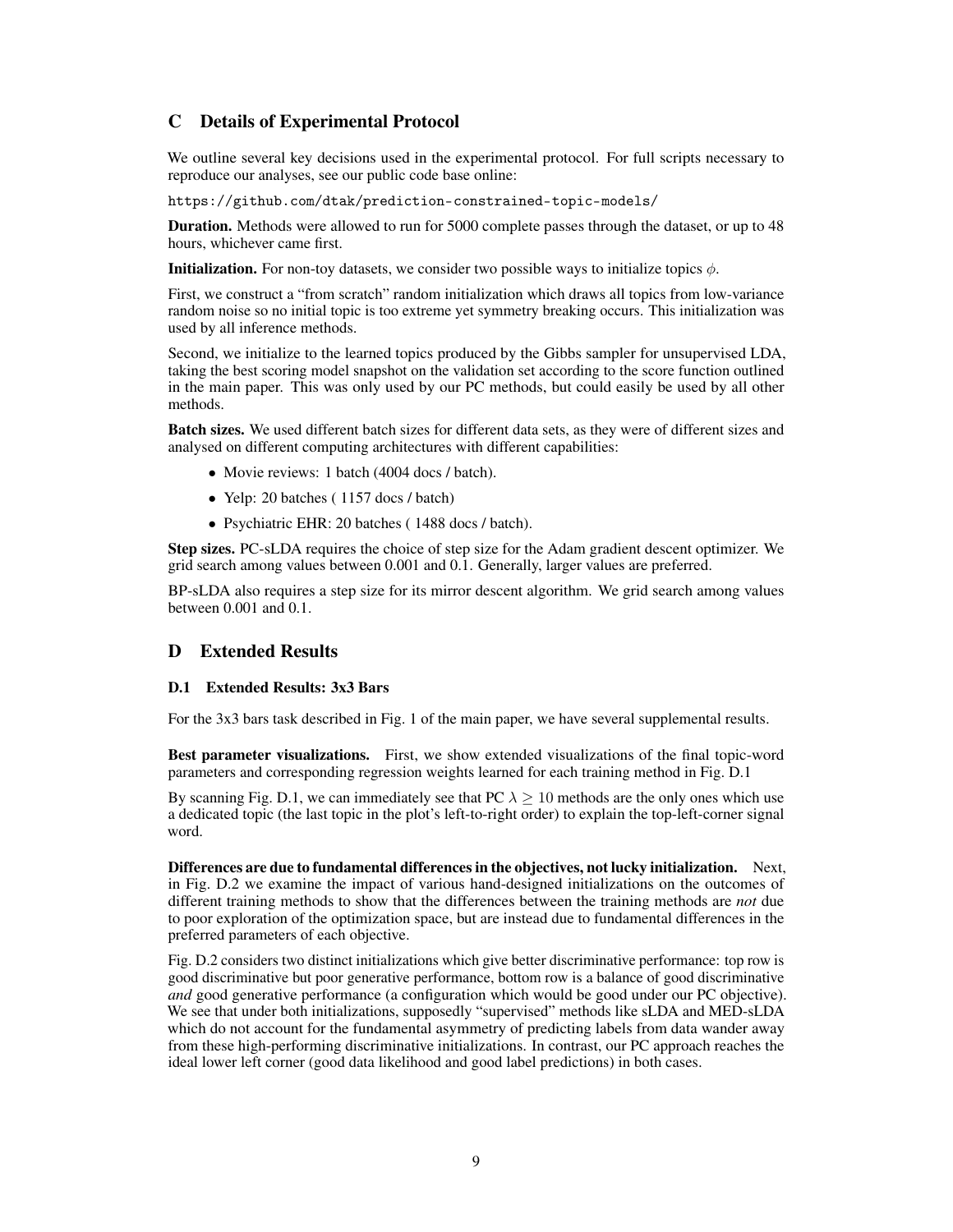<span id="page-9-0"></span>

Fig. D.1: Extended results of parameter visualizations for the toy-bars task.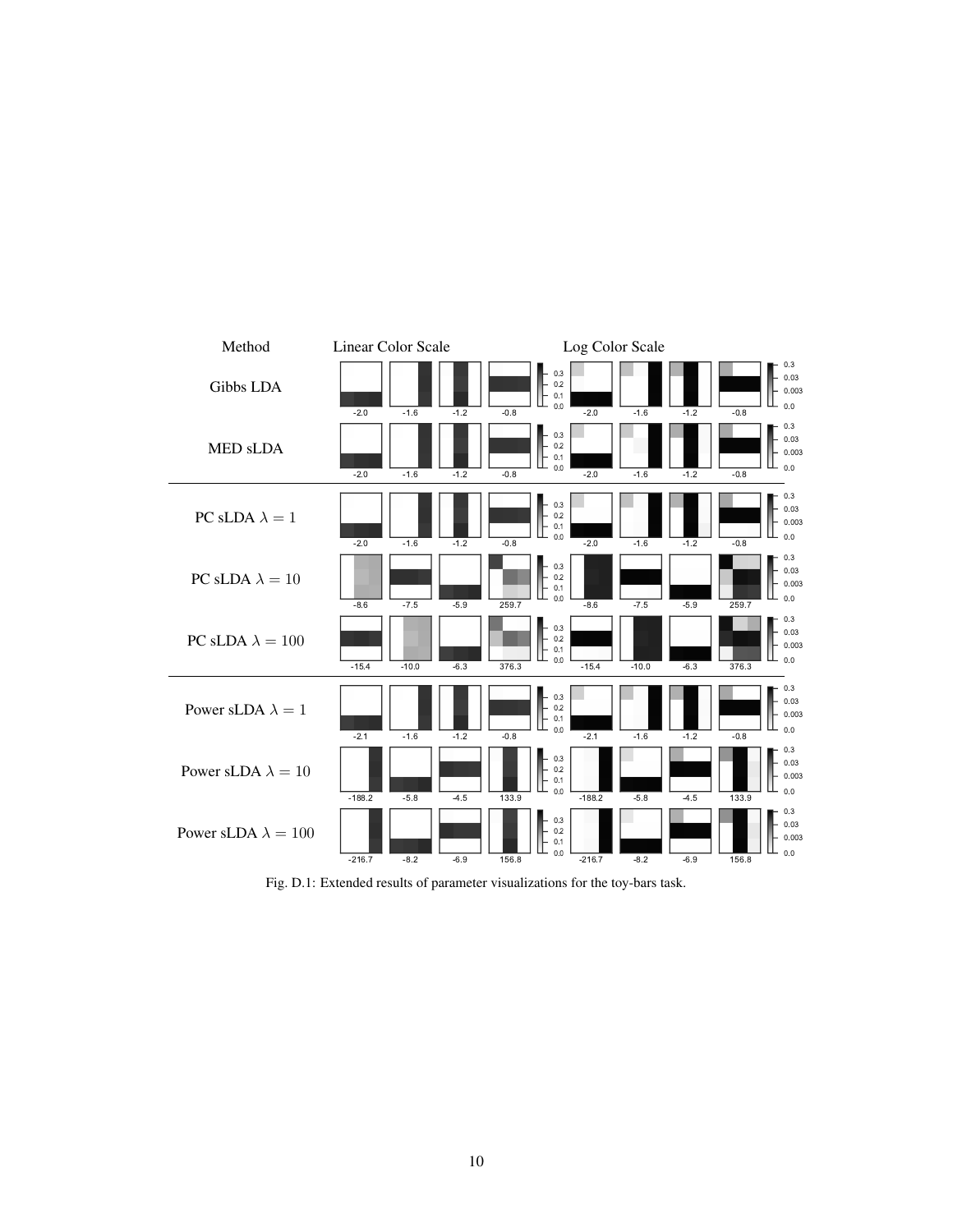<span id="page-10-0"></span>

Fig. D.2: Extended toy bars task results: Evolution of topics from fixed initializations. Crosses mark the location of each method's training run which minimizes its training objective. *Top Row:* We consider initial topic-word parameters (left panel) designed to have good discriminative likelihood but terrible data likelihood. Right panel shows the trace of each method's location in the fitness landscape throughout training, using this "from good  $y|x$ " initialization and running until convergence. We see all methods evolve away from the initial configuration, with only PC methods with  $\lambda > 10$  reaching the ideal lower corner of the fitness space. *Bottom Row:* We consider initial topic-word parameters (left panel) designed to have good scores under our PC objective. Right panel shows the trace of each method's location in the fitness landscape throughout training, using the "from good PC" initialization and running until convergence. We see all methods but high-λ PC-sLDA wander away from the initial configuration.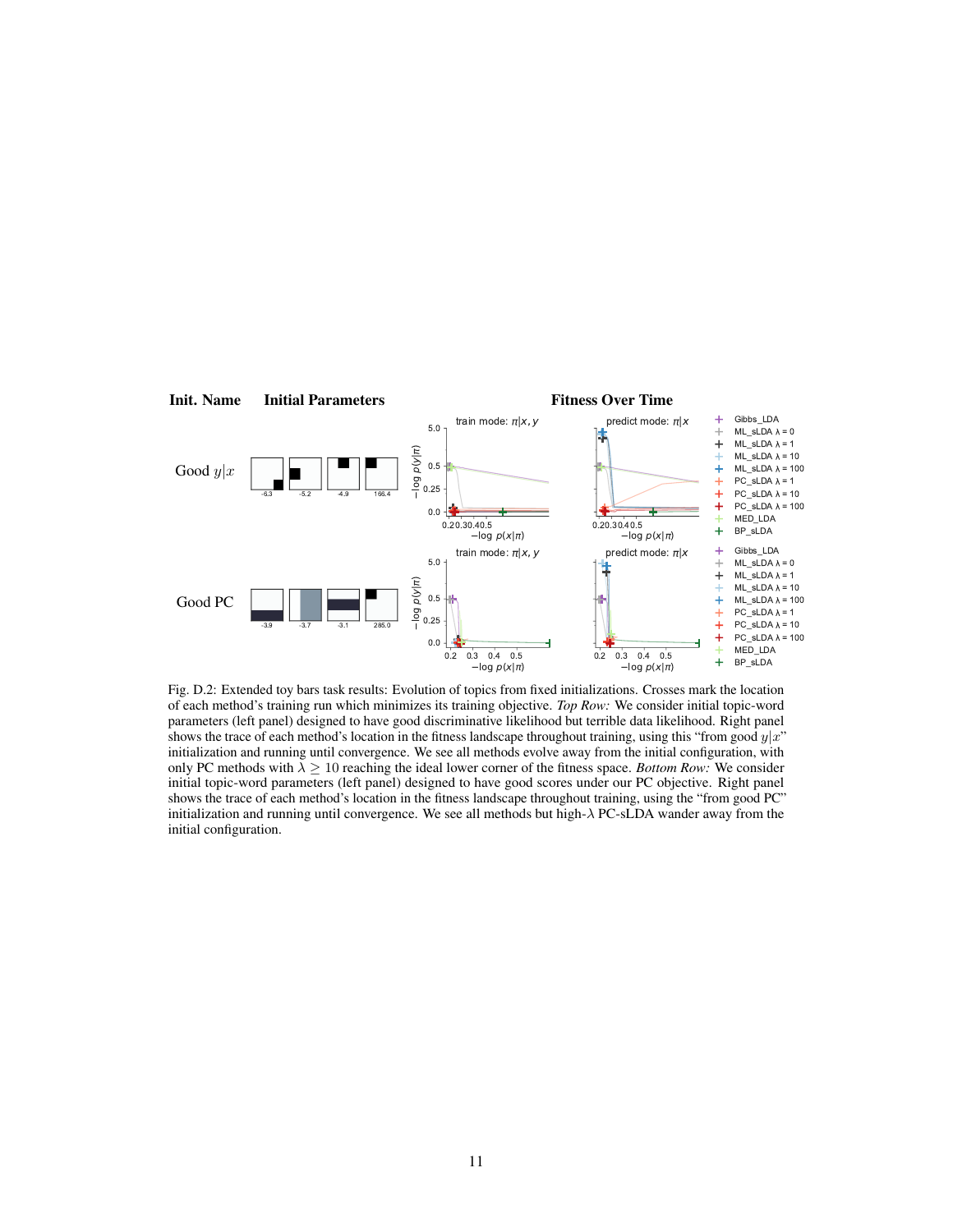## <span id="page-11-0"></span>D.2 Extended Results: Movies

We next show extended results of our semisupervised experiments on the Movies dataset. This is like Fig. 2 from the main paper, but with additional K values across the full range  $K = 10, 25, 50, 100$ .



Fig. D.3: Extended results on Movie task.

#### <span id="page-11-1"></span>D.3 Extended Results: Yelp

We next show extended results of our semisupervised experiments on the Yelp dataset. This is like Fig. 2 from the main paper, but with additional K values across the full range  $K = 10, 25, 50, 100$ .



Fig. D.4: Extended results on Yelp task.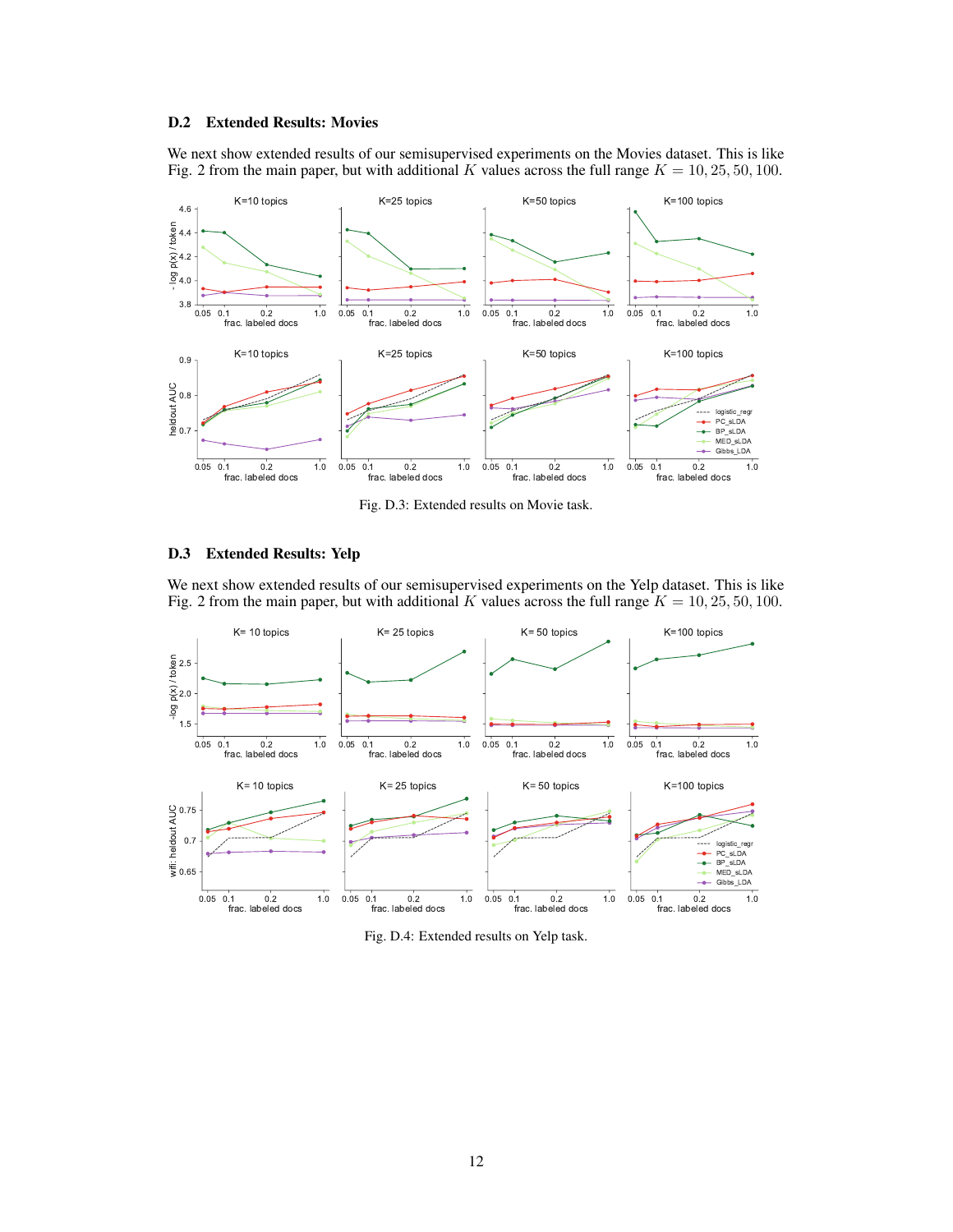#### <span id="page-12-0"></span>D.4 Extended Results: Antidepressant task

Here, we show (as claimed in the main paper) that we can use our code to train a BP-sLDA model (called "ourBPsLDA"), by setting the weight in front of our data likelihood to zero. The resulting code, when run on the big cohort of major depression disorder (MDD) patients, rapidly escapes from the Gibbs initialization and severely overfits, improving training loss at the expensive of heldout sets.



Fig. D.5: Extended results of our implementation of BP-sLDA (which can accomodate multiple binary labels) on the Antidepressant task.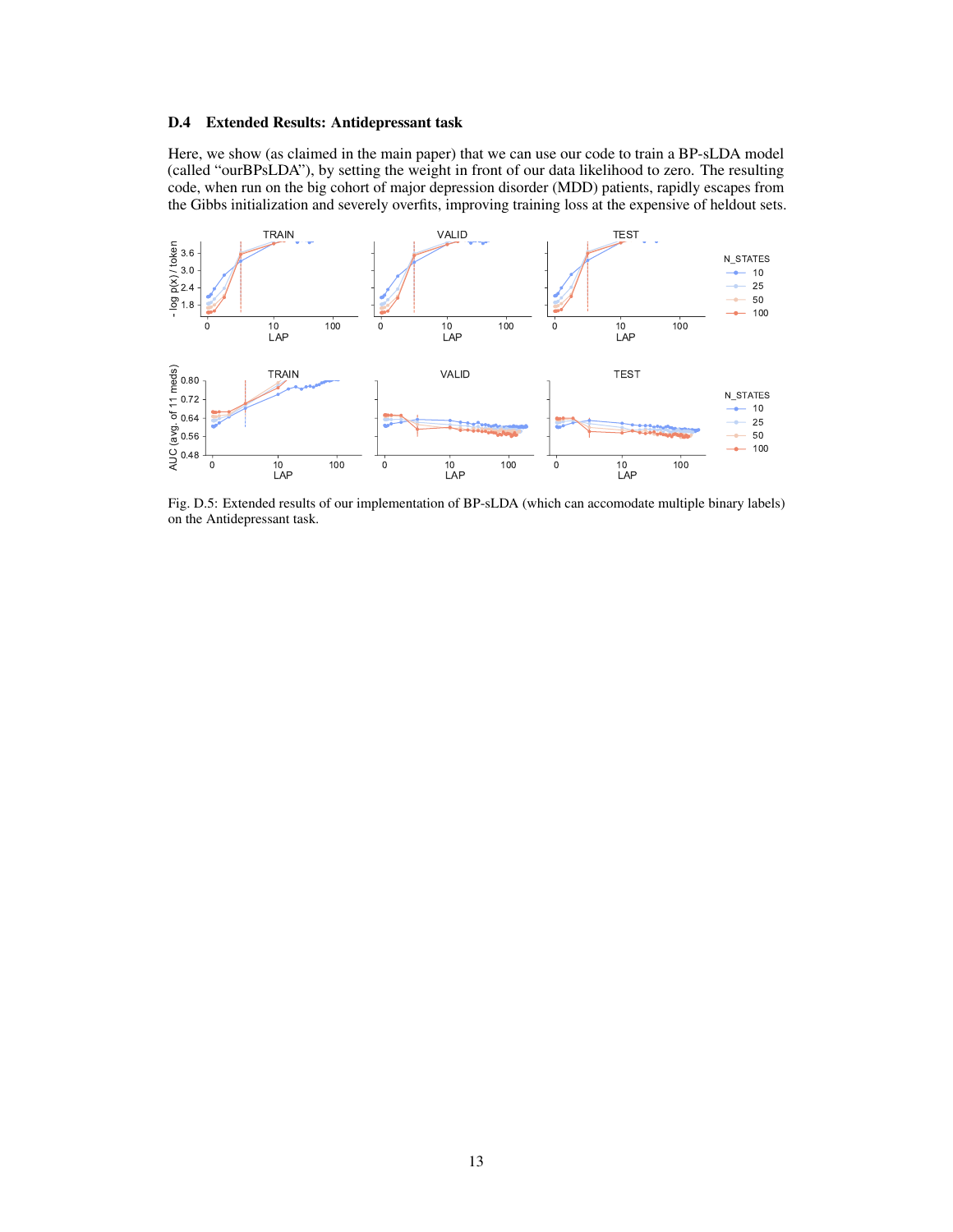# <span id="page-13-0"></span>E Browseable Visualizations of Learned Topics

We have created browseable HTML visualizations of the trained topic-word parameters  $\phi$  and regression weights  $\eta$  for all datasets.

Simply point your favorite web browser to the links below to browse

- [Movies](http://michaelchughes.com/public_html/aistats2018_topic_viz_html/movies/rerank_words=0/LEGEND_NAME=PC_sLDA-LABEL_NAME=more_than_2_out_of_4_stars-FRAC_LABELS=1.0-N_STATES=25.0.html)  $K = 25$
- Yelp  $K = 25$  $K = 25$
- [Antidepressant](http://michaelchughes.com/public_html/aistats2018_topic_viz_html/antidepressant/rerank_words=0/LEGEND_NAME=PC_sLDA-LABEL_NAME=citalopram-FRAC_LABELS=1-N_STATES=25.0.html)  $K = 25$

Once on these pages, you can click different links to explore different model sizes K and different label prediction coefficients within the selected task.

Two possible views of the top words for each topic are available:

- Folders marked "rerank\_word=0" provide the classic view of a topic's top-word list. Each topic's words are sorted by  $p(\text{word}|\text{topic})$ .
- Folders marked "rerank\_word=1" provide an alternative that identifies *anchor words*, that is, words whose presence in a document most strongly signals to use that topic. In these plots, each topic's words are sorted by  $p$ (topic|word).

All HTML files for these visualizations are available as a .zip file for download if you'd like to browse locally:

[http://michaelchughes.com/public\\_html/aistats\\_topic\\_viz\\_html.zip](http://michaelchughes.com/public_html/aistats_topic_viz_html.zip)